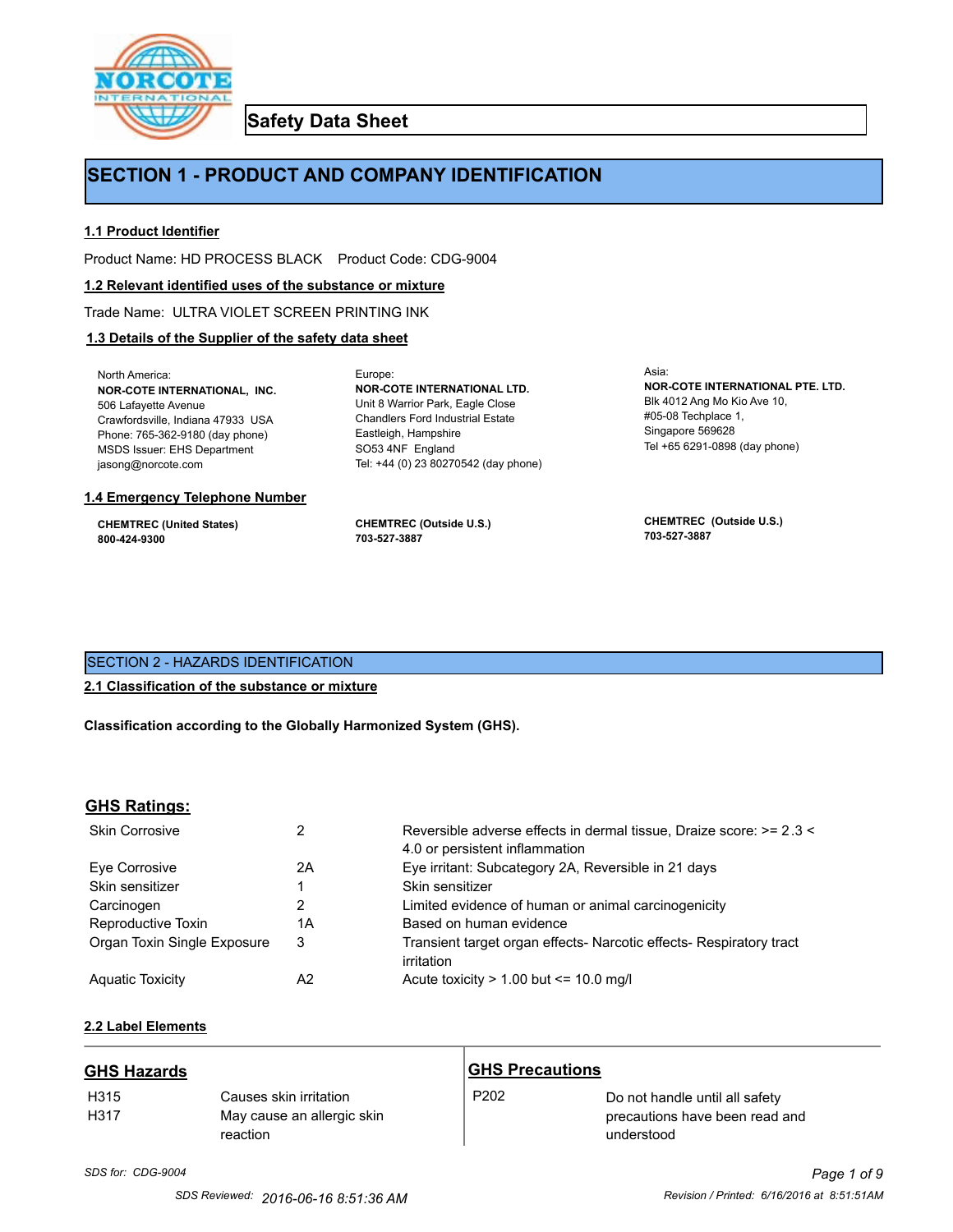| H319 | Causes serious eye irritation               | P <sub>261</sub> | Avoid breathing                                                      |
|------|---------------------------------------------|------------------|----------------------------------------------------------------------|
| H335 | May cause respiratory irritation            |                  | dust/fume/gas/mist/vapours/spray                                     |
| H336 | May cause drowsiness or                     | P273             | Avoid release to the environment                                     |
|      | dizziness                                   | P <sub>280</sub> | Wear protective gloves/protective                                    |
| H351 | Suspected of causing cancer                 |                  | clothing/eye protection/face protection                              |
| H360 | May damage fertility or the<br>unborn child | P362             | Take off contaminated clothing and<br>wash before reuse              |
| H401 | Toxic to aquatic life                       | P302+P352        | IF ON SKIN: Wash with soap and water                                 |
|      |                                             | P304+P340        | IF INHALED: Remove victim to fresh air                               |
|      |                                             |                  | and keep at rest in a position                                       |
|      |                                             |                  | comfortable for breathing                                            |
|      |                                             | P305+P351+P33    | IF IN EYES: Rinse continuously with                                  |
|      |                                             | 8                | water for several minutes. Remove                                    |
|      |                                             |                  | contact lenses if present and easy to                                |
|      |                                             |                  | do - continue rinsing                                                |
|      |                                             | P308+P313        | IF exposed or concerned: Get medical                                 |
|      |                                             |                  | advice/attention                                                     |
|      |                                             | P333+P313        | If skin irritation or a rash occurs: Get<br>medical advice/attention |

#### **Danger**



**EMERGENCY OVERVIEW:** Product is a liquid with mild acrylic odor that may be harmful if inhaled or swallowed. Product may cause serious damage to eyes, allergic skin reactions and irritation to respiratory system. Avoid breathing vapors. Avoid spillage to sewers or waterways.

# **ROUTES OF ENTRY:** Dermal, Inhalation, Ingestion

**ACUTE HEALTH EFFECTS:** Irritant to skin, eyes and respiratory tract. Effects may be delayed for several hours. Eyes Respiratory System

**Skin Contact:** Potential irritant and can cause allergic skin reaction. Repeated or prolonged contact may cause sensitization.

**Eye Contact:** Liquid, vapors, or mists may cause eye irritation. Protect eyes from repeated or prolonged contact.

**Ingestion:** May be harmful if swallowed. Gastrointestinal tract irritation may result.

**Inhalation:** May be harmful if inhaled. May cause irritation to upper respiratory tract upon prolonged or repeated inhalation.

# **Effects of Overexposure**

**MEDICAL CONDITIONS AGGRAVATED BY EXPOSURE:** Repeated and prolonged overexposure may increase the potential for adverse health effects.

**CHRONIC HEALTH EFFECTS:** No additional information

# SECTION 3 - COMPOSITION / INFORMATION ON INGREDIENTS

#### **3.2 Mixtures**

\*Note: The exact concentrations of the below listed chemicals are being withheld as a trade secret

| <b>Chemical Name</b>              | <b>Percent</b><br>Weiaht | CAS#         | EC No.    | <b>Classification (GHS)</b> |
|-----------------------------------|--------------------------|--------------|-----------|-----------------------------|
| Tripropylene glycol<br>diacrylate | 15.00 - 10.00 %          | l 42978-66-5 | 256-032-2 | H315, H319,<br>H317, H335   |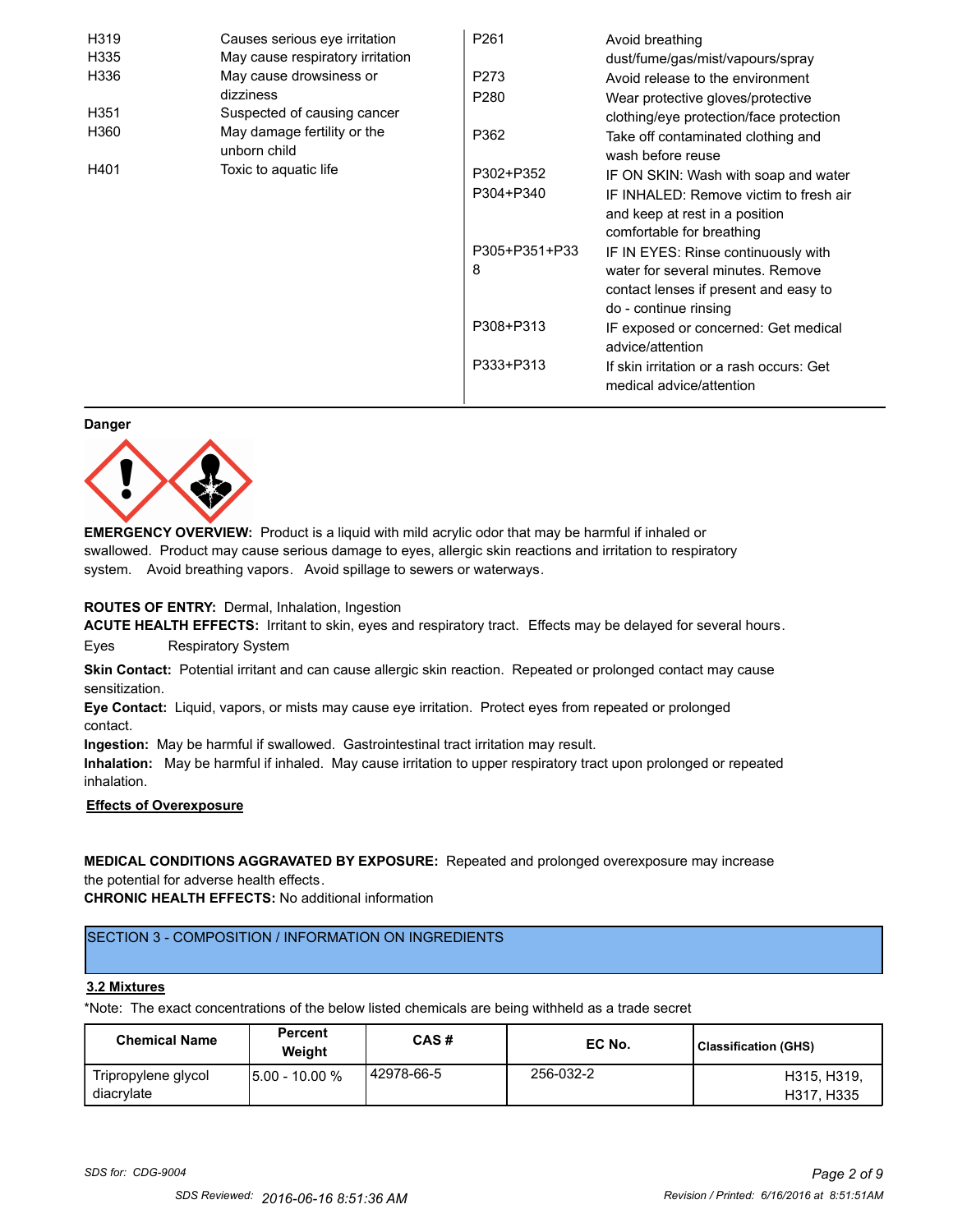| 1.6-Hexanediol | $15.00 - 10.00 %$ | 13048-33-4 | 235-921-9 | H315, H319,         |
|----------------|-------------------|------------|-----------|---------------------|
| diacrylate     |                   |            |           | H317, H400          |
| Carbon black   | $1.00 - 5.00 %$   | 1333-86-4  |           | H319, H335,<br>H372 |
| Benzophenone   | $10.10 - 1.00 %$  | 119-61-9   |           |                     |

# SECTION 4 - FIRST AID MEASURES

# **4.1 Description of first aid measures**

**INHALATION:** Move subject to fresh air and keep warm. If subject is not breathing, administer artificial respiration. If breathing is difficult, have qualified personnel administer oxygen and get medical attention .

**EYE CONTACT:** Flush the eye and under lids with warm water for 15 minutes. Remove any contact lenses during the flushing. Get immediate medical attention if symptoms persist.

**SKIN CONTACT:** Remove and isolate contaminated clothing and shoes. Remove excess material from skin with clean cloth. Flush skin with running lukewarm water. Wash affected areas using mild soap.

**INGESTION:** If appreciable quantities are swallowed, seek immediate medical attention. Do NOT induce vomiting. Never give anything by mouth to an unconscious person.

# SECTION 5 - FIRE FIGHTING MEASURES

# **5.1 Extinguising Media**

Evacuate area of all non-emergency personell. Firefighters must wear full emergency equipment with self contained breathing apparatus. At elevated temperatures hazardous polymerization may occur causing container rupture and in extreme cases, explosion. Fight fires from upwind and cool intact containers with water spray or stream at maximum range.

# Flash Point: 100 C (212 F)

**FLAMMABLE/EXPLOSIVE LIMITS (Volume % in air):** Not established **EXTINGUISHING METHOD:** Water fog, carbon dioxide (CO2) or dry chemical

# **5.2 Special Hazards arising from the substance or mixture:**

Thermal decomposition can lead to release of irritating gases and vapors

# **5.3 Advice for firefighters**

# **Protective Equipment:**

Wear full emergency equipment with selfcontained breathing apparatus . Refer to Section 8

# **5.4 Additional Information**

 Heating causes a rise in pressue, risk of bursting and combustion Shut off sources of ignition Carbon monoxide and carbon dioxide may form upon combustion

# **OSHA CLASSIFICATION:** Class IIIB Combustible

# SECTION 6 - ACCIDENTAL RELEASE MEASURES

# **6.1 Personal precautions, protective equipment and emergency procedures**

Remove all sources of ignition and ventilate area. Avoid skin and eye contact. Use respiratory protection.

#### **6.2 Environmental precautions**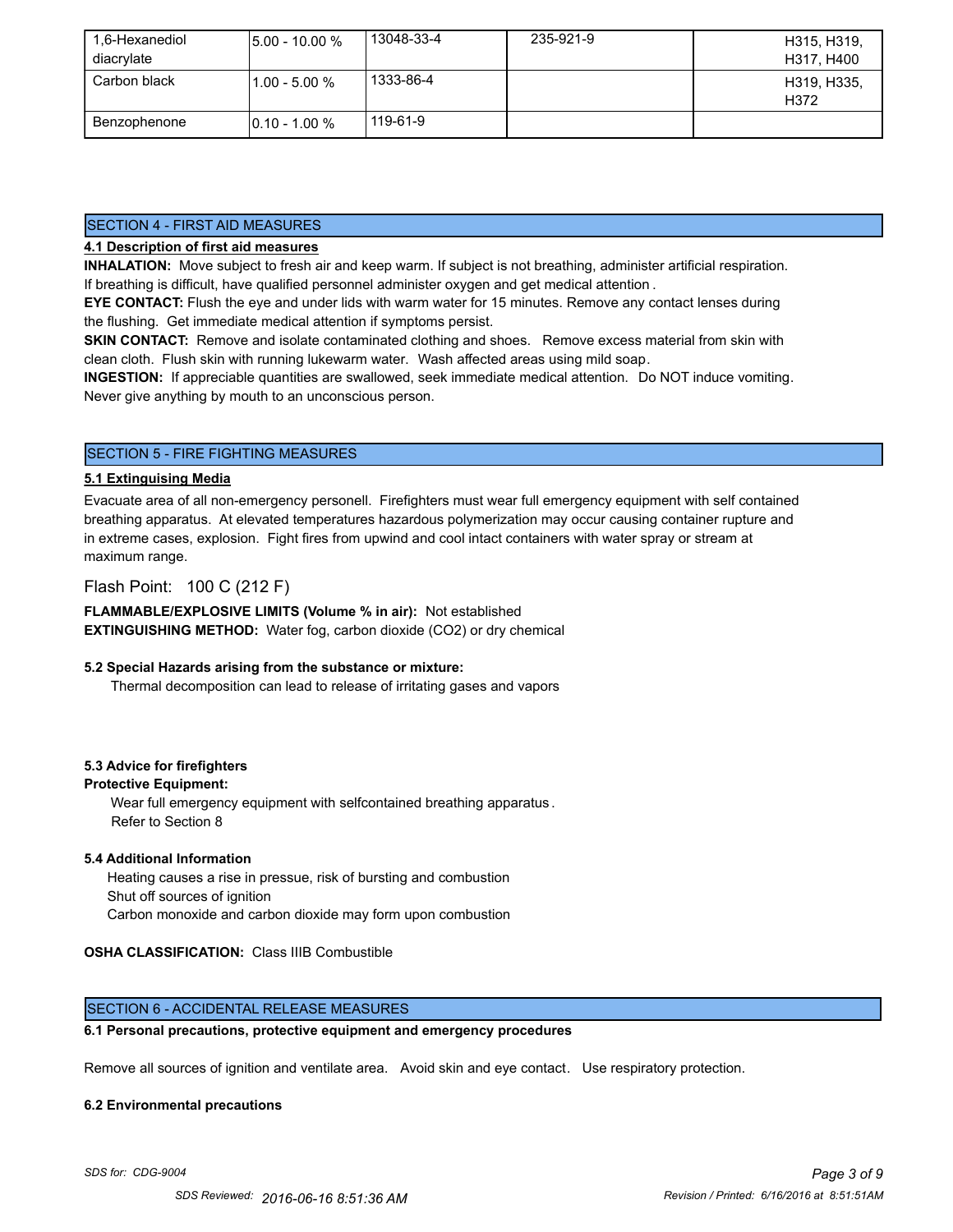Avoid release to the environment. Local authorities should be advised if significant spillages cannot be contained

#### **6.3 Methods and materials for containment and cleaning up**

 Absorb with inert materials such as dry clay or sand and place in closed container for disposal as solid waste in accordance with all applicable regulations.

# SECTION 7 - HANDLING AND STORAGE

# **7.1 Precautions for safe handling**

Avoid any unnecessary contact. Use protective clothing specified in Section 8.

# **7.2 Conditions for safe storage, including and incompatibilities**

Store away from heat and sunlight to prevent spontaneous polymerization. Store below 90° F (32° C). Protect containers from physical damage. Storage of containers should conform to flammable and combustible liquid regulations.

# **SECTION 8 - EXPOSURE CONTROLS / PERSONAL PROTECTION**

#### **8.1 Control parameters**

# **Exposure Limits:** Not established for mixture

| <b>Chemical Name / CAS No.</b>                  | <b>OSHA Exposure Limits</b> | <b>ACGIH Exposure Limits</b>        | <b>Other Exposure Limits</b>                                                                                              |
|-------------------------------------------------|-----------------------------|-------------------------------------|---------------------------------------------------------------------------------------------------------------------------|
| Tripropylene glycol<br>diacrylate<br>42978-66-5 |                             |                                     |                                                                                                                           |
| 1,6-Hexanediol diacrylate<br>13048-33-4         |                             |                                     |                                                                                                                           |
| Carbon black<br>1333-86-4                       | 3.5 mg/m3 TWA               | 3 mg/m3 TWA (inhalable<br>fraction) | NIOSH: 3.5 mg/m3<br>TWA; 0.1 mg/m3 TWA<br>(Carbon black in<br>presence of Polycyclic<br>aromatic hydrocarbons,<br>as PAH) |
| Benzophenone<br>119-61-9                        |                             |                                     |                                                                                                                           |

#### **8.2 Exposure Controls**

**VENTILATION:** Provide natural or mechanical ventilation to minimize exposure. If practical, use local mechanical exhaust ventilation at sources of air contamination.

**EYE PROTECTION:** Use splash-proof safety goggles or safety glasses that are ANSI approved to prevent eye contact. Eyewash availability is also recommended.

**HAND PROTECTION:** Use nitrile, butyl or other gloves that are resistant to chemicals in Section 2. Replace immediately if punctured or torn or when a change of appearance (color, elasticity, shape) occurs . A minimum of 0.45mm thick gloves for long duration exposure (up to 4 hours) or mechanical handling activities; single use, disposable gloves for short duration exposures not exceeding 30 minutes or where splashes are likely, are recommended.

**RESPIRATORY PROTECTION:** Use of NIOSH/MSHA approved respirators is recommended where exposure limits may be exceeded. Consult the respirator manufacturer for appropriate type and application. **SKIN PROTECTION:** Protective or disposable outer clothing is recommended.

**Environmental Exposure Controls:** Avoid release to the environment. The product should not be allowed to enter drains, water courses or the soil.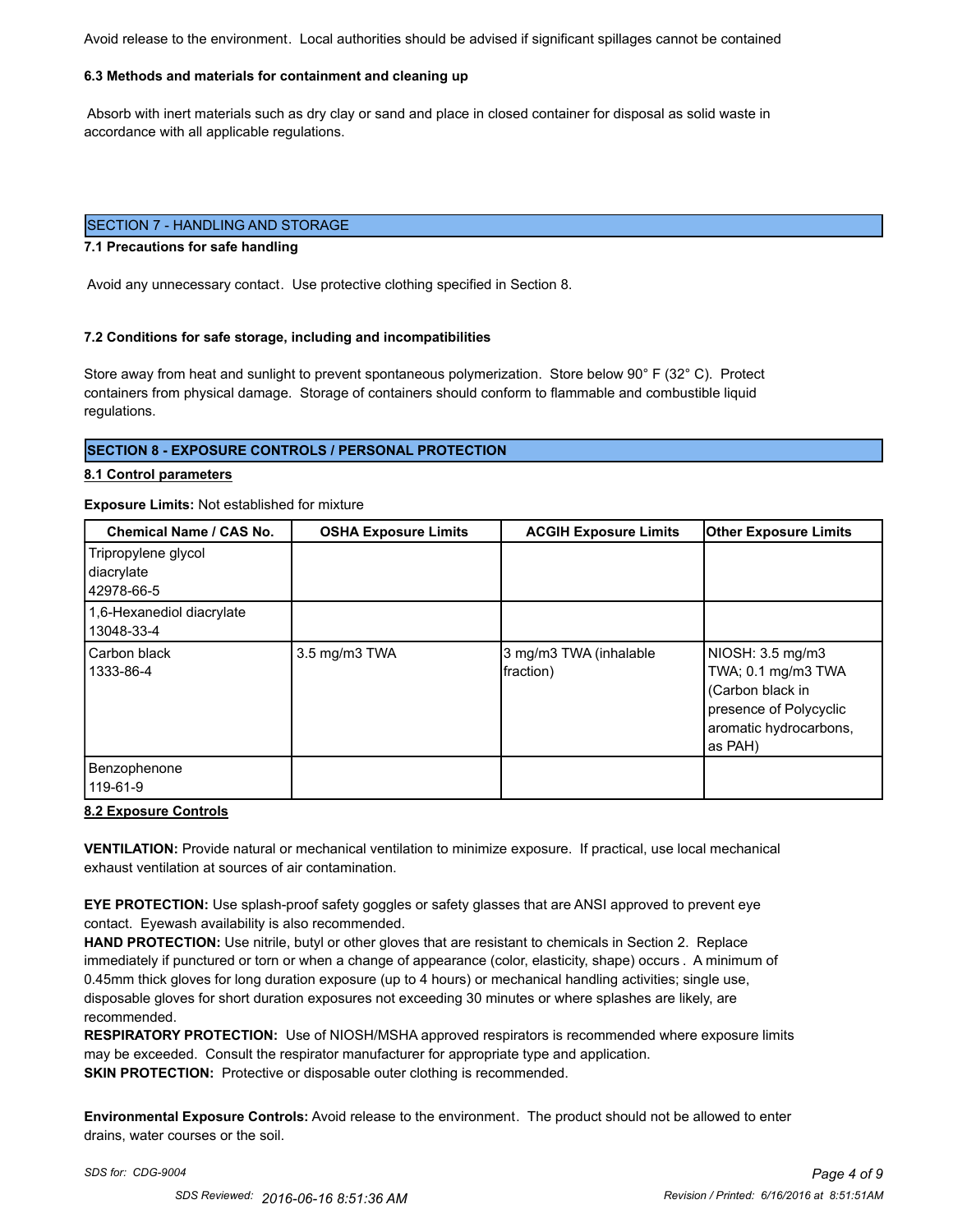# **SECTION 9 - PHYSICAL AND CHEMICAL PROPERTIES**

#### **9.1 Information on basic physical and chemical properties**

| Appearance:                      | Liquid with moderate<br>viscosity | Odor:                            | Mild Acrylic odor |
|----------------------------------|-----------------------------------|----------------------------------|-------------------|
| Vapor Pressure:                  | Not Established                   | <b>Vapor Density:</b>            | Heavier than Air  |
| pH:                              | Not Established                   | Formula KG / Gal                 | 4.36              |
| <b>Melting Point:</b>            | Not Available                     | <b>Freezing Point:</b>           | Not Available     |
| Solubility:                      | Not Soluble in Water              | <b>Boiling Range:</b>            | Not Available     |
| <b>Flash Point:</b>              | See section 5.1                   | <b>Evaporation Rate:</b>         | $<$ 1             |
| <b>Flammability:</b>             | See Section 5.4                   | <b>Explosive Limits:</b>         | See Section 5.4   |
| Viscosity:                       | See Certificate of<br>Analysis    | <b>Specific Gravity (SG)</b>     | 1.153             |
| Grams VOC less water:            | $1\%$                             | <b>Partition Coefficient</b>     | Not Available     |
| <b>Auto-Ignition Temperature</b> | Not Available                     | <b>Decomposition Temperature</b> | Not Available     |

# **SECTION 10 - REACTIVITY / STABILITY HAZARD DATA**

# **10.1 Reactivity**

# None known

# **10.2 Chemical Stability**

This material is stable under recommended storage and handling conditions.

# **10.3 Possibility of hazardous reaction**

Under certain conditions (excess temperatures and contamination) hazardous polymerization may occur. Avoid high temperature and contamination with foreign materials.

# **10.4 CONDITIONS TO AVOID:**

Excessive heat, ignition sources and contamination with dirt and other foreign materials.

# **10.5 Incompatible Materials:**

Avoid contamination or inappropriate mixing with strong oxidizing agents, peroxides, strongly caustic materials and metal corrosion products including rust. Do not expose to UV light during storage.

# **10.6 Hazardous decomposition products**

Thermal oxidation or pyrolysis (as in fire) may yield carbon dioxide, carbon monoxide and volatile organic fragments which are flammable, irritating or toxic.

Hazardous polymerization will not occur.

**SECTION 11 - TOXICOLOGICAL INFORMATION**

**Component Toxicity:**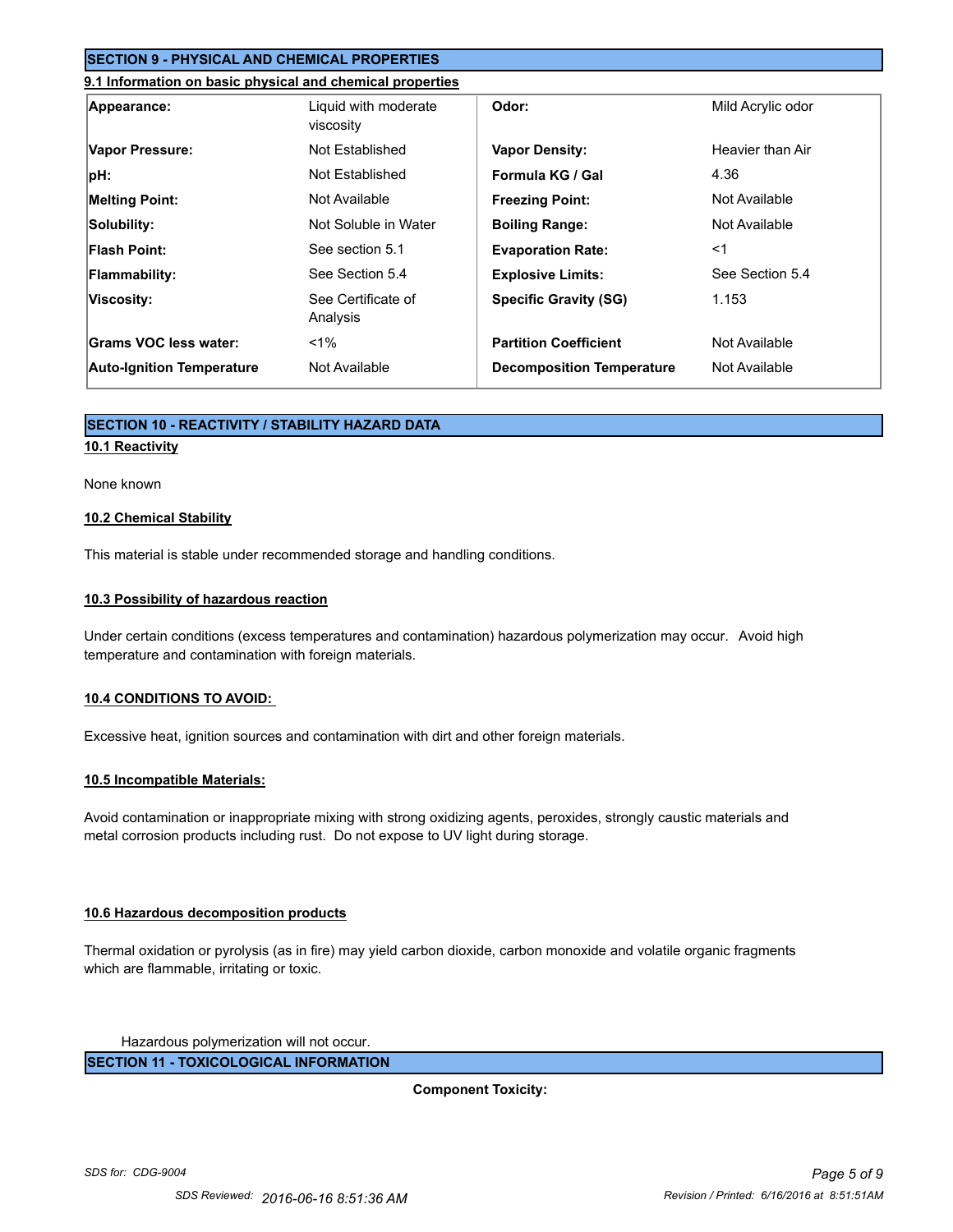| <b>Component Description</b><br>Oral, Dermal, Inhalation<br><b>Toxicity</b>          | Ecotoxocity:                                                                        |
|--------------------------------------------------------------------------------------|-------------------------------------------------------------------------------------|
| Tripropylene glycol diacrylate<br>Oral:3,000.00 mg/kg (Rat)                          | 48 Hr EC50 Daphnia magna: 88.7 mg/L<br>72 Hr EC50 Desmodesmus subspicatus: >28 mg/L |
| 1.6-Hexanediol diacrylate<br>Oral:5.00 g/kg (Rat)<br>Dermal: 3,600.00 µL/kg (Rabbit) | N/A                                                                                 |
| Carbon black<br>Dermal: 3.00 g/kg (Rabbit)                                           | 24 Hr EC50 Daphnia magna: >5600 mg/L                                                |
| Benzophenone<br>Dermal: 3,535.00 mg/kg (Rabbit)                                      | 96 Hr LC50 Pimephales promelas: 13.2 - 15.3 mg/L [flow-through]                     |

**TOXICOLOGICAL DATA:** Slightly Toxic by injestion. Prolonged or repeated exposure may result in sensitization. **LC50** - No additional information **LD50** - No additional information **MUTAGENICITY:** No additional information **REPRODUCTIVE EFFECTS:** No additional information **CARCINOGENICITY:**

Benzophenone: IARC: Possible human carcinogen OSHA: listed

Carbon black: NIOSH: potential occupational carcinogen IARC: Possible human carcinogen OSHA: listed

Carcinogenicity:

# **SECTION 12 - ECOLOGICAL INFORMATION**

# **12.1 Toxicity**

No determination has been made on ecological impact. However, it is recommended to prevent contamination of the environment with this product, i.e. soil, landfills, drains, sewers, surface waters, etc.

#### **12.2 Persistence and degradability**

No determination has been made on ecological impact. however, it is highly recommended to prevent contamination of the environment with this product, i.e. soil, landfills, drains, sewers, surface waters, etc

#### **12.3 Bioaccumulative potential**

No determination has been made on ecological impact. However, it is highly recommended to prevent contamination of the environment with this product, i.e. soil, landfills, drains, sewers, surface waters, etc.

#### **12.4 mobility in soil**

No determination has been made on ecological impact. However, it is highly recommended to prevent contamination of the environment with this product, e.i. soil, landfille, drains, sewers, surface waters, etc.

#### **SECTION 13 - DISPOSAL CONSIDERATIONS**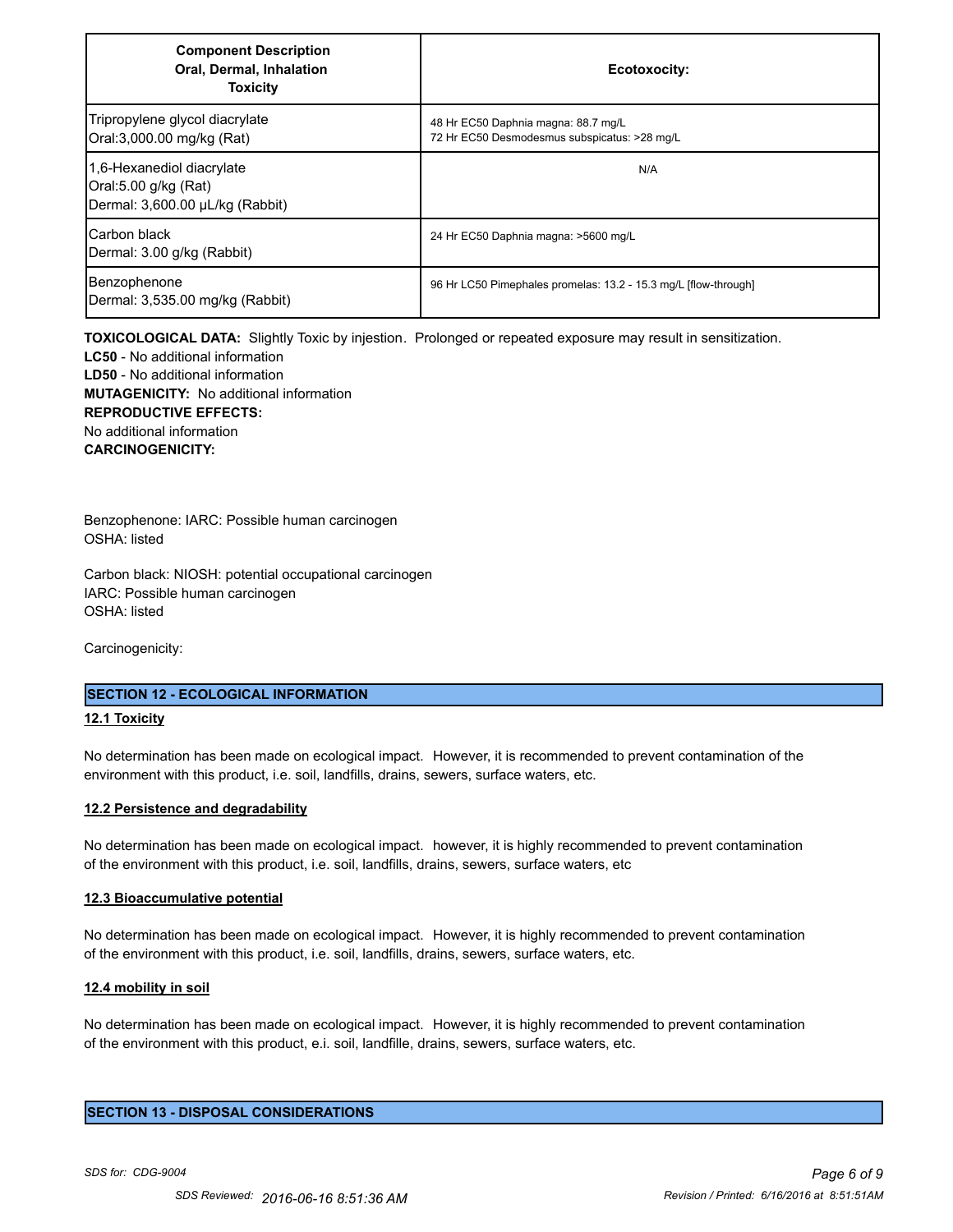# **13.1 Waste Water methods**

If material becomes a waste, it does not meet the criteria of a hazardous waste as defined under the Resource Conservation and Recovery Act (RCRA) 40 CFR 261 as supplied. Dispose of this material in accordance with all applicable federal, state, provincial, and local laws and regulations.

#### **SECTION 14 - TRANSPORTATION INFORMATION**

Transport this product in accordance with all applicable laws and regulations . This product, as supplied, is not regulated nor classified as a hazardous material/dangerous good by United States Department of Transportation (DOT), the International Civil Aviation Organization (ICAO), the International Maritime Organization (IMO), the Canadian Transportation of Dangerous Goods Act (TDG), or the International Air Transport Association (IATA) .

**14.1 UN Number:** Not Applicable

**14.2 UN Proper Shipping Name:** Not Applicable

**14.3 Transport Hazard Class:** Not Applicable **DOT (49 CFR)/IATA/IMDG Hazard Class:** Not Applicable

 **14.4 Packing Group:** Not Applicable

# **SECTION 15 - REGULATORY INFORMATION**

**15.1 Safety, Health and Environmental regulations / legislation specific for the substance or mixture**

This safety data sheet has been formatted to the best of our ability in accordance to Directive 67/548/EEC or Directive 1999/45EC, American National Standards Institute (ANSI) and contains hazard criteria and all information required by the Canadian Controlled Products Regulation (CPR) in regard to this product.

**Clean Air Act - Ozone Depleting Substances (ODS):** This product and its components do not contain Ozone Depleting Substances.

**Canadian Inventory Status:** Components of this product are currently listed on the Canadian Domestic Substance List (DSL) or the Canadian Non-Domestic Substance List (NDSL).

**Coalition of Northeastern Governors (CONEG):** This product meets the requirements of CONEG pertaining to heavy metals total content of no more than 100 PPM. No heavy metals are added as a part of the formulation, but raw materials may contain residual parts per million as naturally occurring elements.

**European Inventory Status:** Components of this product are listed on the European Inventory of Existing Commercial Substances (EINECS), the European List of Notified Chemical Substances (ELINCS), or are exempt from being listed.

**Food and Drug Administration (FDA) Food Packaging Status:** Components of this product have not been cleared by FDA for use in food packaging and/or other applications as an indirect food additive .

**European Union Directive 2011/65/EC Restriction of Hazardous Substances (RoHS):** This product is in compliance with the requirements of the RoHS2 Directive.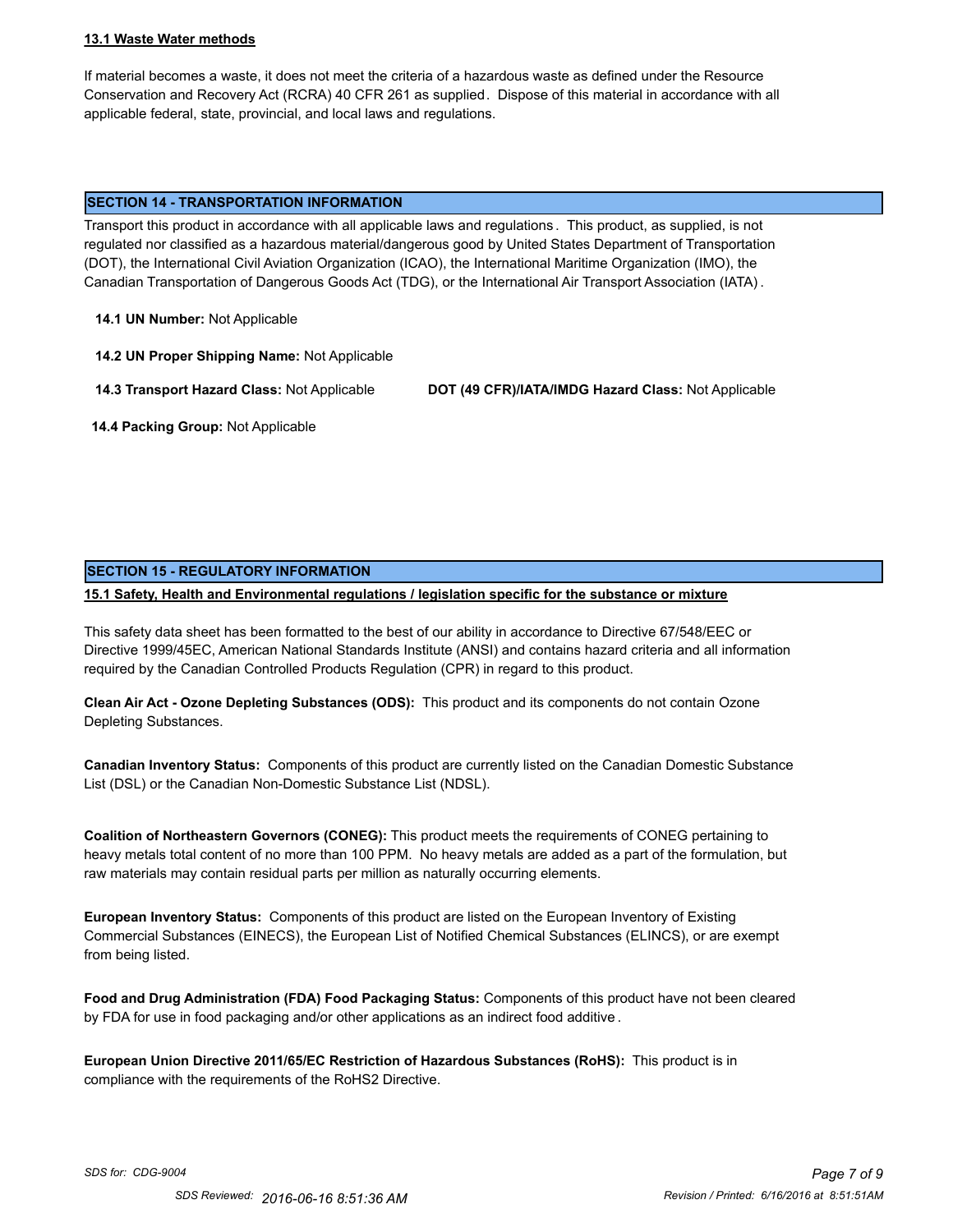# **California Proposition 65 RTK:**

The following components of this mixture are listed under California Proposition 65:

Benzophenone 119-61-9 0.1 to 1.0 % Carcinogen

Carbon black 1333-86-4 1 to 5 % Carcinogen

If CAS numbers 13463-67-7 and/or 1333-86-4 are listed they are not supplied in respirable form.

**REACH** : This product is compliant with the registration of the REACH Regulation (EC) No. 1907/2006 as all its components are either excluded, exempt and/or preregistered.

The following Substances of Very High Concern are present (updated December 17, 2015 to review for the 168 SVHC)

- None

- None

#### **Superfund Amendments and Reauthorization Act of 1986 (SARA) Title III: Section 302:**

- None

#### **Superfund Amendments and Reauthorization Act of 1986 (SARA) Title III: SARA 313:**

 This product contains the following components that are regulated under the Toxic Chemical Release Reporting requirements 40 CFR 372:

- None

**Global Inventories:** The components of these products are listed in the following or exempt from listing:

| Yes |
|-----|
| Yes |
| Yes |
| Yes |
| Yes |
| Yes |
| Yes |
| Yes |
| Yes |
| Yes |
|     |

# **SECTION 16 - OTHER INFORMATION**

**Hazardous Material Information System (HMIS) National Fire Protection Association (NFPA)**







**HMIS® ratings** are a registered trade and service mark of the National Paint and Coatings Association with the following scale:

\* = Chronic health effect PPE Index